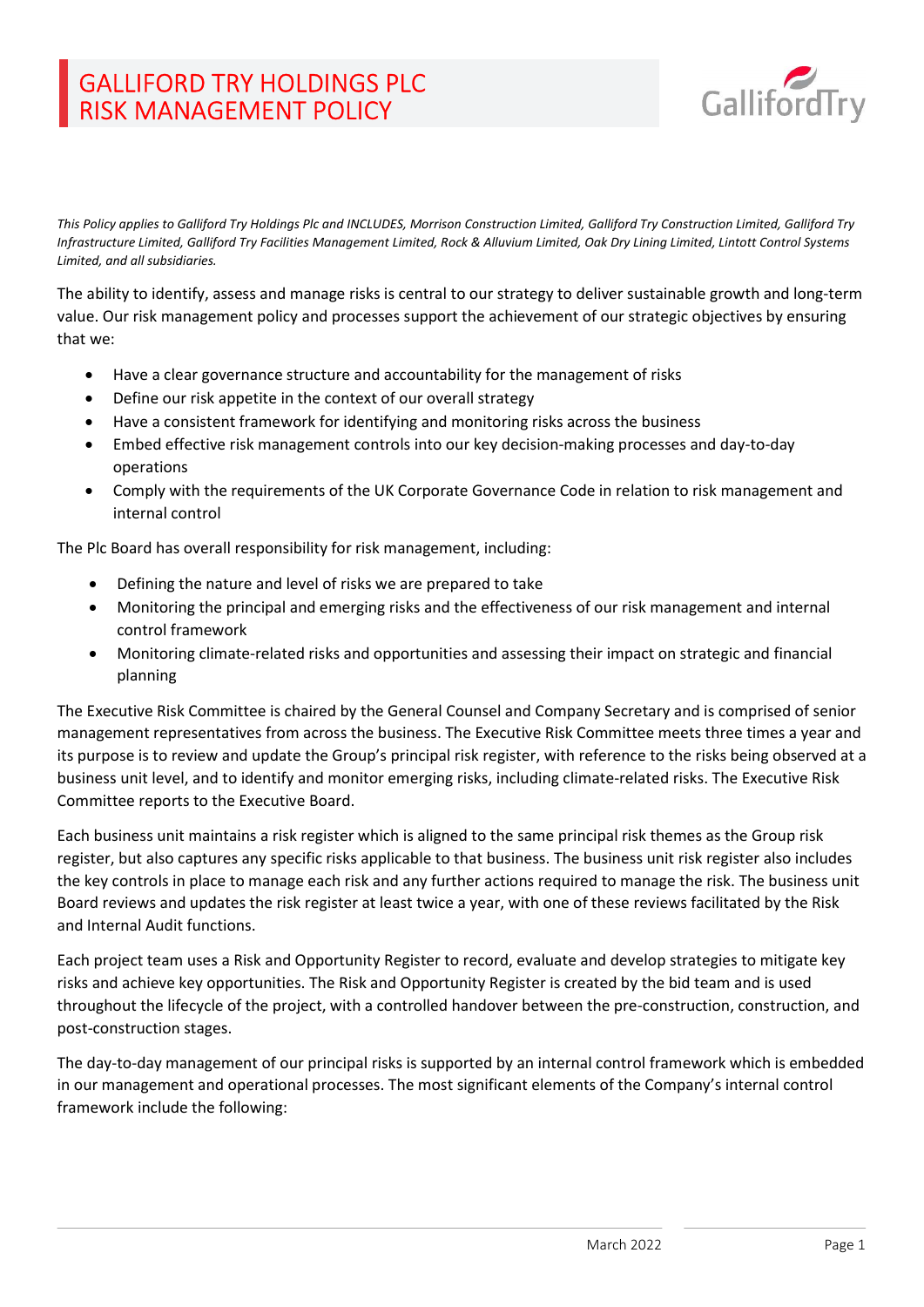

### Organisational structure

Each business unit is led by a managing director and management team providing a clear hierarchy and accountabilities.

### Code of Conduct

We promote a culture of acting ethically and with demonstrable integrity. Our Company standards are set out in our 'Doing the Right Thing' Code of Conduct which is issued to all employees and supported by specific training modules in key areas. The Code of Conduct is subject to regular review and updating.

#### Contract Selection

We have a contract selection process, as set out in our Business Management System (BMS), which ensures that the decision to bid for a contract is based on a rigorous assessment of the risks to ensure they are aligned with our risk appetite. Executive Board approval to bid is required for all projects over £25m and lower value contracts subject to specified risk parameters.

### Bid Contractual review and commitments

Our BMS includes clearly defined policies and procedures for entering into contractual commitments which apply across our business units and operations and are monitored and controlled through the Company's legal authorities matrix.

### Operational activity

Site operations are performed in line with the BMS which incorporates all activities throughout the project lifecycle and, within the construction phase, includes procedures to identify and manage the safety, quality, commercial, environmental, information security and other risks associated with project delivery.

### Operational and financial reporting

We have an exacting profit and cash reporting and forecasting regime in place across the Company. As well as the emphasis placed on cash flow, income, and balance sheet reporting; health, safety and environmental matters are prioritised within monthly operational reports.

### Commercial control and reporting

We have robust management oversight of project forecasts including monthly contract reviews and peer-review based project commercial health checks.

### ESG monitoring and reporting

Our Environmental, Social and Governance (ESG) performance is monitored and reported using targets and measures that are aligned to the priorities of our key stakeholders.

### Internal Audit

The Internal Audit function performs an annual programme of internal audits which includes business unit key controls reviews, audits of divisional and Company processes and targeted reviews of other key risk areas.